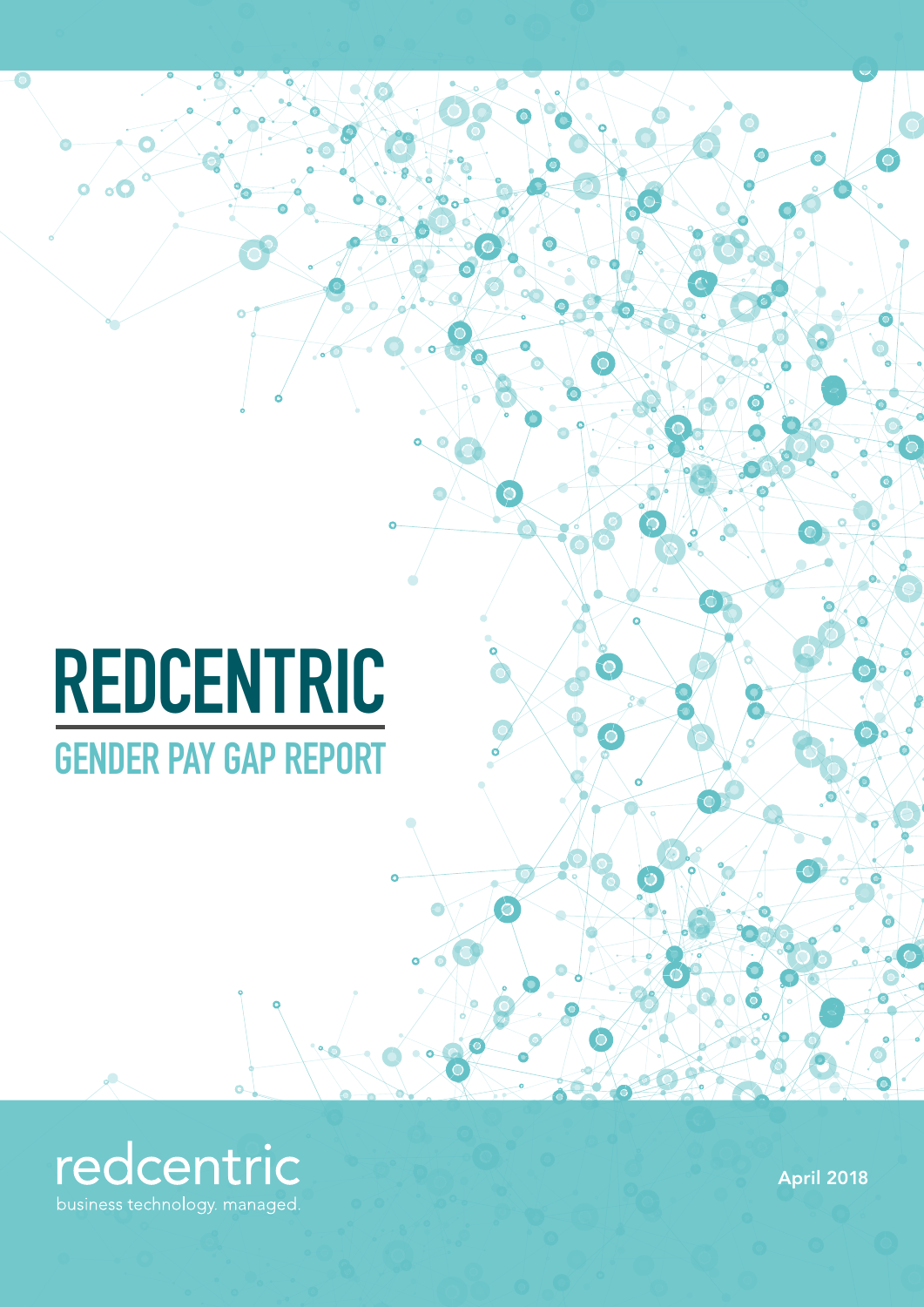## Redcentric – gender pay gap report

#### Introduction

Creating a diverse, inclusive and great place for our colleagues to work is top of our People Agenda.

The shortage of female employees in science, technology, engineering and mathematics (STEM) is a significant challenge we share with the wider UK economy, resulting in under-representation of females at all levels across many functions. In the UK, just 25% of all graduates in STEM are women, and in engineering and technology, this figure falls to just 14%.

Our overall gender imbalance is reflected by a demographic of 80% male colleagues and 20% female colleagues.

#### Gender pay gap report

This report details the gender pay gap reporting requirements covered under The Equality Act 2010 (Gender Pay Gap Information) Regulations 2017. The regulations came into force in April 2017 and require companies with more than 250 employees to publish information on their gender pay gap. This first report is for the snapshot date of 5th April 2017 with annual reporting thereafter.

Whilst there is a gender imbalance across Redcentric, pay is not influenced by gender. We support the fair treatment and reward of all colleagues, irrespective of gender.

It is important to note that gender pay gap is not the same as equal pay. Pay inequity (i.e. unequal pay) is paying women and men differently for carrying out the same or a similar job, measured by the pay and benefits of individuals carrying out the same or similar work.

The measure of gender pay, on the other hand, is much broader. It's the difference between the *average* earnings of men and women across an organisation at a snapshot in time, irrespective of their seniority or the jobs that they do.

#### What is our gender pay gap?

The gender pay gap shows the difference between the average (mean and median) hourly rate of pay between men and women at Redcentric. Our analysis shows that the overall difference between men and women's earnings is 23% (mean) or 19% (median), based on hourly rates of pay at the snapshot date of 5th April 2017.

| Mean and median gender pay gap in year to 5th April 2017 |      |        |  |
|----------------------------------------------------------|------|--------|--|
|                                                          | Mean | Mediar |  |
| Gender pay gap                                           | 23%  |        |  |

Like most organisations in our industry, the primary reason for our gender pay gap is an imbalance of male and female colleagues at different levels across the organisation. We have fewer female colleagues in more senior positions, which attract higher salaries.

#### What is our bonus pay gap?

We operate several bonus and commission arrangements to recognise and reward strong business, team and individual performance. The overall difference in bonus paid to male and females colleagues was 56% (mean) and 33% (median).

| Mean and median bonus pay gap in year to 5th April 2017 |      |        |  |  |
|---------------------------------------------------------|------|--------|--|--|
|                                                         | Mean | Median |  |  |
| Gender bonus gap                                        | 56%  |        |  |  |

Our bonus pay gap reflects lower female representation across more senior roles and in sales and sales management roles where bonus and commission is a larger component of overall compensation.

#### Who receives a bonus?

In the 12 months to 5th April 2017, 58% of female colleagues and 62% of male colleagues received a bonus.

| <b>Bonus payments</b> |      |        |
|-----------------------|------|--------|
|                       | Male | Female |
| Bonus payments made   | ነ2%  | :00/   |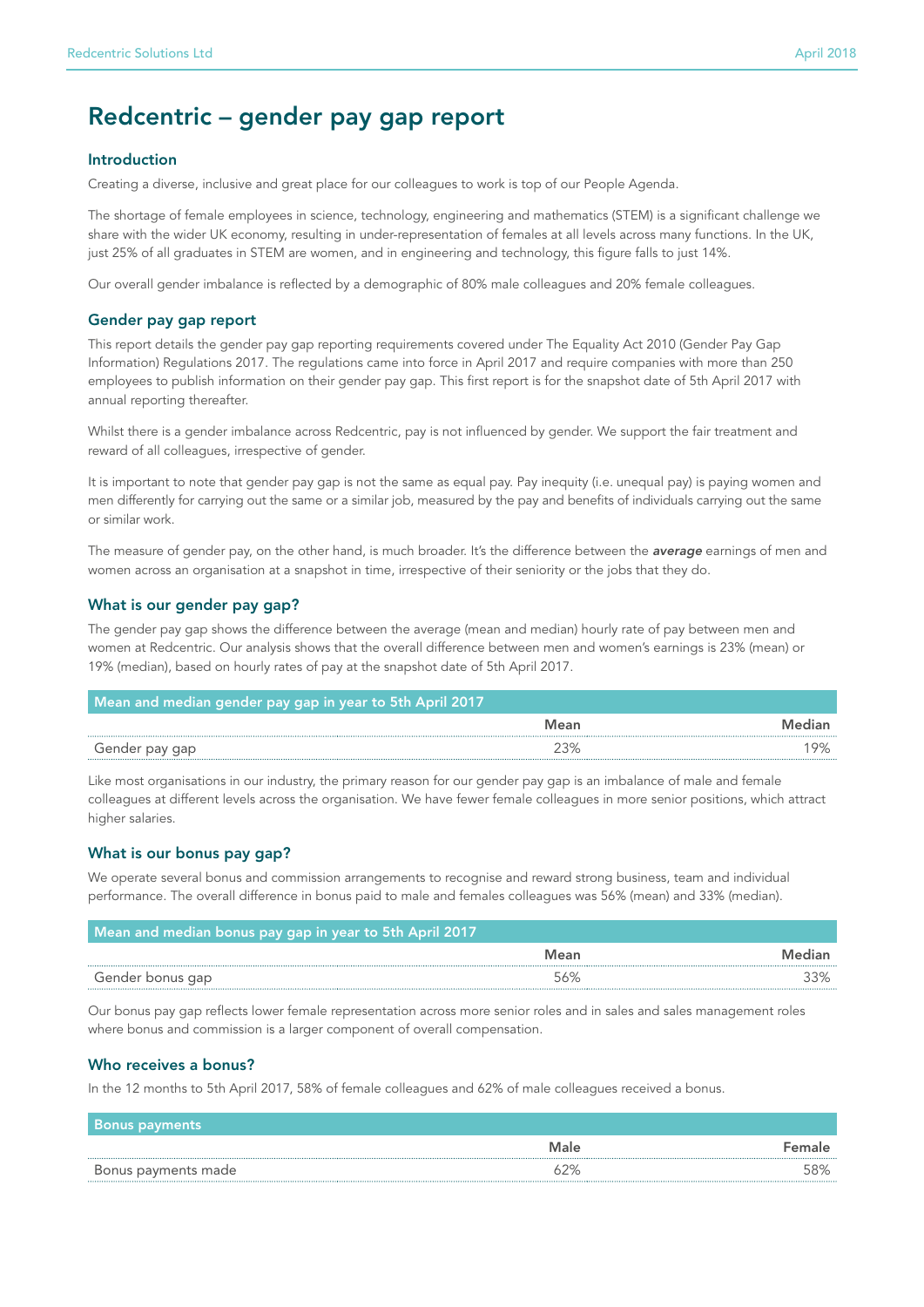# Redcentric - gender pay gap report (continued)

#### Our pay quartiles

The charts below outline the proportion of males and females in each pay quartile, each quartile containing 97 colleagues.



| Proportion of employees in each pay quartile |        |        |  |  |
|----------------------------------------------|--------|--------|--|--|
| Pay quartile                                 | Male   | Female |  |  |
| l ower                                       | 71%    | 29%    |  |  |
| Lower middle                                 | 75%    | 25%    |  |  |
| Upper middle                                 | 80%    | 20%    |  |  |
|                                              | $89\%$ | 1%     |  |  |

The pay quartiles show a larger weighting of male colleagues in all four quartiles, with the lowest proportion of females in the highest quartile.

#### Gender pay gap within each pay quartile



The charts demonstrate that females earn more on average than their male colleagues in the lowest quartile, and the gender pay gap in the lower middle and upper middle quartiles is significantly lower than the overall picture. The mean gender pay gap in the top quartile is reflective of the gender imbalance across more senior roles and in sales management roles, where bonus and commission are a larger component of overall compensation.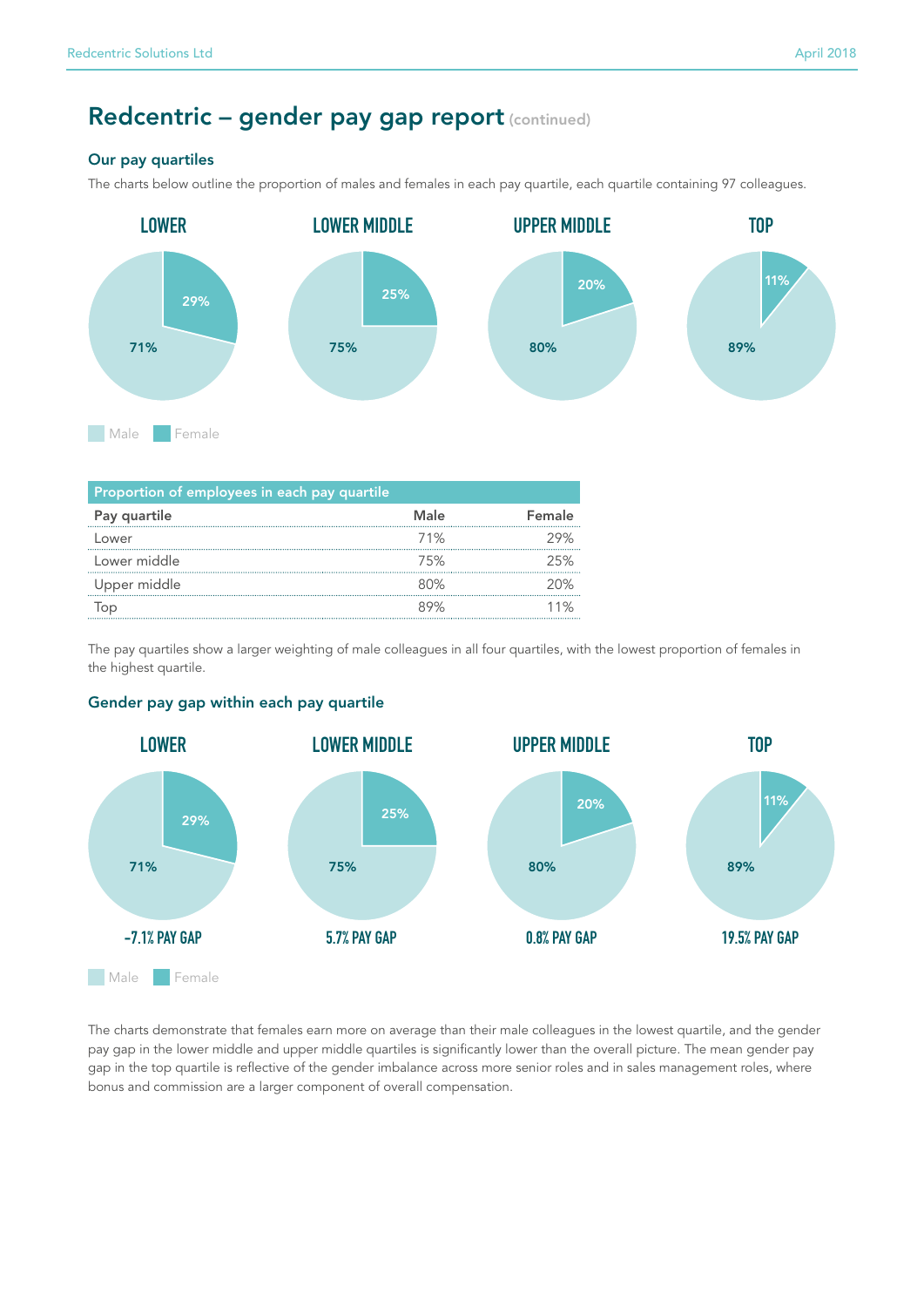## Redcentric - gender pay gap report (continued)

#### What are we doing about it?

We are confident that as we make progress towards achieving greater gender balance across all roles within Redcentric and in particular within our technical, sales management and senior management roles, our gender pay gap will reduce.

We are finalising an apprenticeship programme designed to make technical apprenticeships more attractive to females. We have built up good relationships with local schools and colleges where we market both Redcentric and careers within STEM roles to female students who may not have considered a career in our industry.

We will also launch an internal development programme which we anticipate will create clearer pathways to progression for female colleagues within Redcentric.

We appreciate we have some way to go but we are committed to taking the appropriate steps to reducing the gap, particularly in the highest quartile, which has the greatest effect on our overall reported gender pay gap. Some initiatives, such as increasing the proportion of female apprentices or recruiting more female colleagues into entry level technical and sales roles and then providing a development pathway may negatively affect our gender pay gap in the short term, however we believe these are the right steps to take in addressing the gender pay gap in the long term.

#### **Declaration**

I confirm the gender pay gap data contained in this report is accurate and has been produced in accordance with the regulations.

Name: Lee McLane Job Title: Human Resources Director